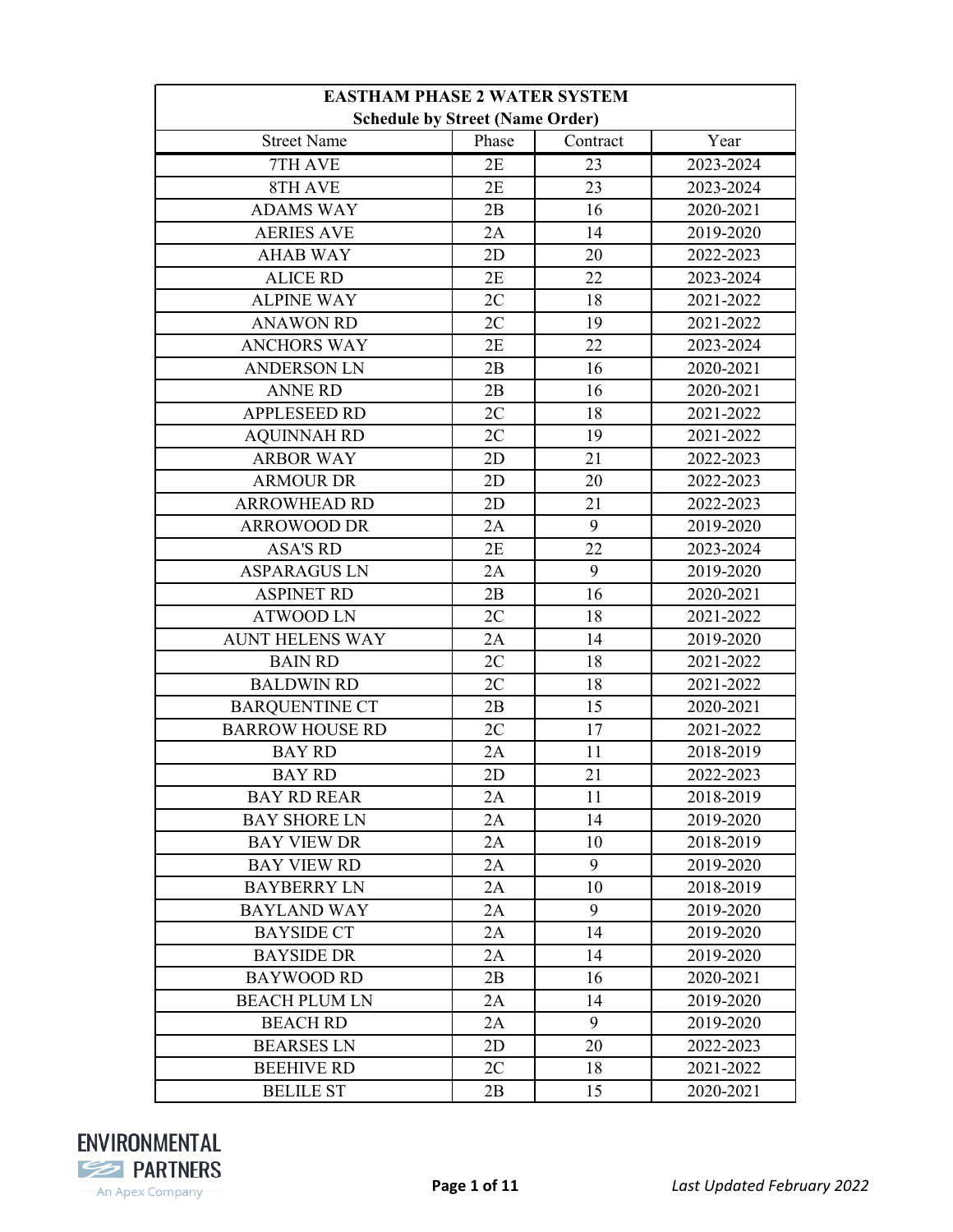| <b>BEN'S WAY</b>          | 2A | 11 | 2018-2019 |
|---------------------------|----|----|-----------|
| <b>BEVERLY RD</b>         | 2E | 22 | 2023-2024 |
| <b>BILLINGSGATE AVE</b>   | 2A | 14 | 2019-2020 |
| <b>BISHOP RD</b>          | 2C | 19 | 2021-2022 |
| <b>BLUE BILL LN</b>       | 2A | 9  | 2019-2020 |
| <b>BLUE HERON CT</b>      | 2C | 17 | 2021-2022 |
| <b>BLUE HERON WAY</b>     | 2C | 17 | 2021-2022 |
| <b>BLUEBERRY DR</b>       | 2A | 9  | 2019-2020 |
| <b>BOAT MEADOW WAY</b>    | 2A | 9  | 2019-2020 |
| <b>BOB-WHITE LN</b>       | 2E | 22 | 2023-2024 |
| <b>BONAYA RD</b>          | 2B | 15 | 2020-2021 |
| <b>BOREEN RD</b>          | 2A | 11 | 2018-2019 |
| <b>BOSAN AVE</b>          | 2D | 21 | 2022-2023 |
| <b>BOUNDARY LN</b>        | 2A | 14 | 2019-2020 |
| <b>BOW RD</b>             | 2B | 16 | 2020-2021 |
| <b>BOW RD REAR</b>        | 2B | 16 | 2020-2021 |
| <b>BOWLINE LN</b>         | 2B | 16 | 2020-2021 |
| <b>BRADFORD LN</b>        | 2C | 18 | 2021-2022 |
| <b>BRALLA AVE</b>         | 2B | 15 | 2020-2021 |
| <b>BRENDALN</b>           | 2C | 17 | 2021-2022 |
| <b>BRIDGE POND DR</b>     | 2A | 14 | 2019-2020 |
| <b>BRIDGE RD</b>          | 2A | 10 | 2018-2019 |
| <b>BRIDGE RD REAR</b>     | 2C | 17 | 2021-2022 |
| <b>BRIDGE ROAD REAR</b>   | 2C | 17 | 2021-2022 |
| <b>BRIGGS FIELD RD</b>    | 2D | 21 | 2022-2023 |
| <b>BRITTANY'S WAY</b>     | 2E | 22 | 2023-2024 |
| <b>BROWNELL RD</b>        | 2E | 23 | 2023-2024 |
| <b>BURNLEY WAY</b>        | 2A | 9  | 2019-2020 |
| <b>BURROWS RD</b>         | 2C | 19 | 2021-2022 |
| <b>CABLE RD</b>           | 2E | 23 | 2023-2024 |
| <b>CABLE RD REAR</b>      | 2E | 23 | 2023-2024 |
| CAMPGROUND LANDING        | 2A | 11 | 2018-2019 |
| <b>CAMPGROUND RD</b>      | 2A | 11 | 2018-2019 |
| <b>CAPE CIR</b>           | 2D | 21 | 2022-2023 |
| <b>CAPE CT</b>            | 2D | 21 | 2022-2023 |
| <b>CAPT MICHAELS RD</b>   | 2B | 15 | 2020-2021 |
| <b>CAPT PENNIMAN RD</b>   | 2C | 19 | 2021-2022 |
| <b>CAPT SHERMAN PL</b>    | 2A | 9  | 2019-2020 |
| <b>CAPTAIN JONES' WAY</b> | 2D | 21 | 2022-2023 |
| <b>CAPTAINS WAY</b>       | 2B | 15 | 2020-2021 |
| <b>CARLTON WAY</b>        | 2B | 15 | 2020-2021 |
| <b>CARLTON WAY</b>        | 2D | 21 | 2022-2023 |
| <b>CARTWAY N</b>          | 2A | 9  | 2019-2020 |
| <b>CARTWAYS</b>           | 2A | 9  | 2019-2020 |
| <b>CEDAR LN</b>           | 2A | 9  | 2019-2020 |

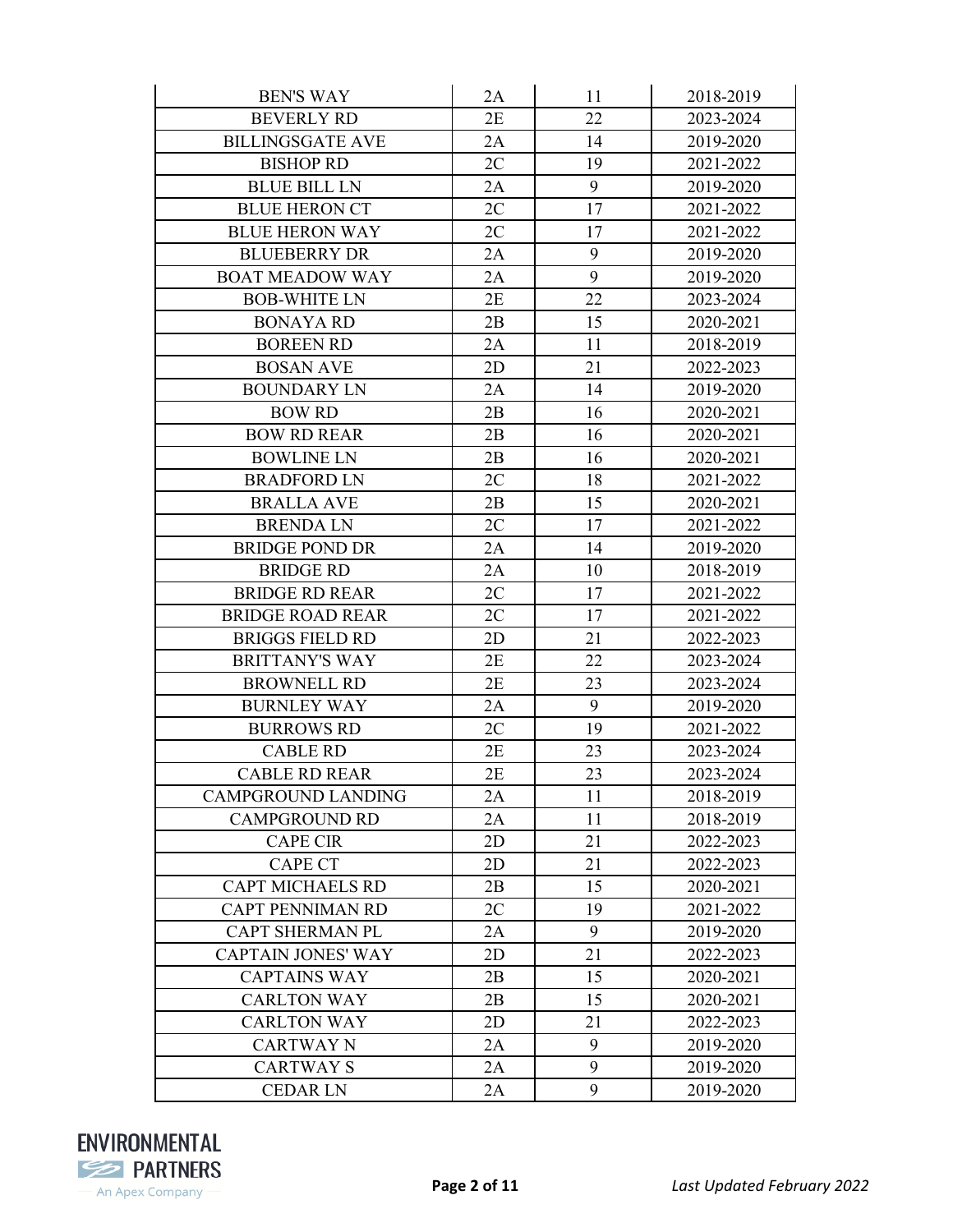| <b>CHARLIE NOBLE WAY</b>  | 2B | 15 | 2020-2021 |
|---------------------------|----|----|-----------|
| <b>CHIPMUNK LN</b>        | 2D | 21 | 2022-2023 |
| <b>CHRISTIAN CREEK LN</b> | 2B | 15 | 2020-2021 |
| <b>CHURCH RD</b>          | 2B | 16 | 2020-2021 |
| <b>CHURCH RD</b>          | 2E | 22 | 2023-2024 |
| <b>CIRCLE DR</b>          | 2C | 18 | 2021-2022 |
| <b>CLAIRE LN</b>          | 2B | 16 | 2020-2021 |
| <b>CLARK'S POINT RD</b>   | 2C | 18 | 2021-2022 |
| <b>CLAYTON RD</b>         | 2C | 18 | 2021-2022 |
| <b>CLIFF RD</b>           | 2A | 9  | 2019-2020 |
| <b>CLIPPER WAY</b>        | 2C | 18 | 2021-2022 |
| <b>CLOVER WAY</b>         | 2C | 17 | 2021-2022 |
| <b>COBBETT LN</b>         | 2C | 18 | 2021-2022 |
| <b>COLE RD</b>            | 2A | 14 | 2019-2020 |
| <b>COLONY RD</b>          | 2A | 14 | 2019-2020 |
| <b>COOKS BROOK RD</b>     | 2B | 16 | 2020-2021 |
| <b>CORLISS CT</b>         | 2A | 9  | 2019-2020 |
| <b>CORLISS WAY</b>        | 2A | 9  | 2019-2020 |
| <b>COUNTRY LN</b>         | 2A | 10 | 2018-2019 |
| <b>COVE CT</b>            | 2A | 9  | 2019-2020 |
| <b>COVE RD</b>            | 2A | 9  | 2019-2020 |
| <b>CRANBERRY CIR</b>      | 2C | 18 | 2021-2022 |
| <b>CRANBERRY LN</b>       | 2A | 10 | 2018-2019 |
| <b>CRANBERRY RD</b>       | 2A | 9  | 2019-2020 |
| <b>CROSBY VILLAGE RD</b>  | 2A | 10 | 2018-2019 |
| <b>CROSS CART WAY</b>     | 2A | 11 | 2018-2019 |
| <b>CROSS ST</b>           | 2E | 23 | 2023-2024 |
| <b>CUMMINGS LN</b>        | 2E | 23 | 2023-2024 |
| <b>DANIELLE DR</b>        | 2C | 19 | 2021-2022 |
| <b>DEACON PAINE RD</b>    | 2A | 10 | 2018-2019 |
| DEBORAH DOANE WAY         | 2D | 20 | 2022-2023 |
| <b>DEVON LN</b>           | 2E | 22 | 2023-2024 |
| <b>DIANE DR</b>           | 2C | 19 | 2021-2022 |
| <b>DIRK'S DR</b>          | 2C | 18 | 2021-2022 |
| <b>DOANE RD</b>           | 2E | 23 | 2023-2024 |
| <b>DOANE RD REAR</b>      | 2E | 23 | 2023-2024 |
| DORY LN                   | 2C | 19 | 2021-2022 |
| <b>DRAKE CIR</b>          | 2A | 9  | 2019-2020 |
| <b>DUNDEE RD</b>          | 2D | 21 | 2022-2023 |
| <b>DUSTY WAY</b>          | 2C | 19 | 2021-2022 |
| <b>DYER PRINCE LN</b>     | 2C | 17 | 2021-2022 |
| <b>DYER PRINCE RD</b>     | 2A | 9  | 2019-2020 |
| <b>EAST ST</b>            | 2A | 9  | 2019-2020 |
| <b>EAST WIND DR</b>       | 2A | 9  | 2019-2020 |
| <b>EASTHAM AVE</b>        | 2A | 11 | 2018-2019 |

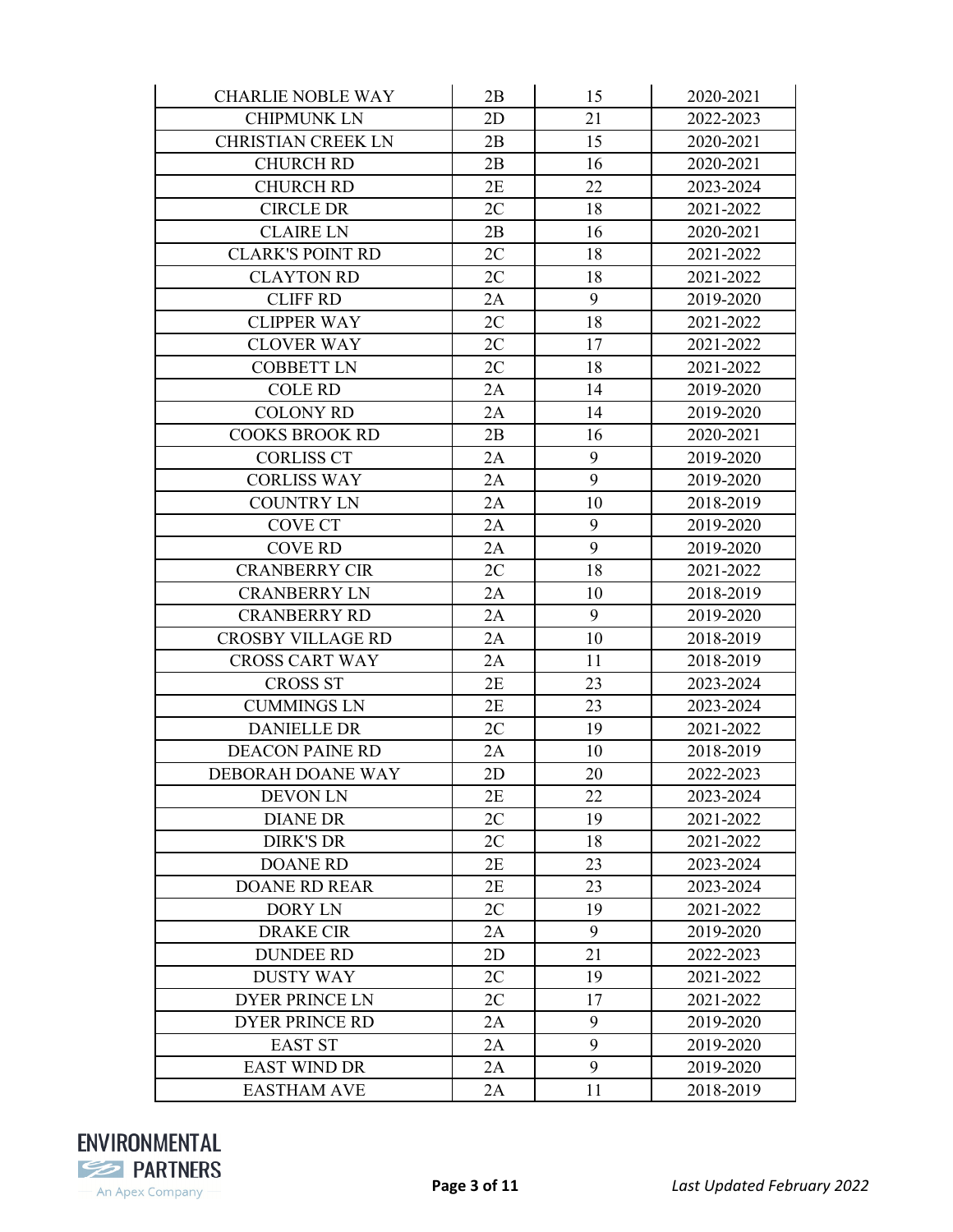| <b>EDGEWOOD RD</b>      | 2B | 15 | 2020-2021 |
|-------------------------|----|----|-----------|
| <b>EIDER LN</b>         | 2A | 9  | 2019-2020 |
| <b>ELDREDGE DR</b>      | 2A | 11 | 2018-2019 |
| <b>ELISABETH DR</b>     | 2C | 17 | 2021-2022 |
| <b>ELLEN RD</b>         | 2E | 22 | 2023-2024 |
| <b>EMILYS WAY</b>       | 2B | 16 | 2020-2021 |
| <b>EPANOW RD</b>        | 2C | 19 | 2021-2022 |
| <b>EVES WAY</b>         | 2C | 18 | 2021-2022 |
| <b>FALLON RD</b>        | 2B | 16 | 2020-2021 |
| <b>FARM VIEW LN</b>     | 2C | 19 | 2021-2022 |
| <b>FERN RD</b>          | 2B | 15 | 2020-2021 |
| <b>FIELD RD</b>         | 2A | 11 | 2018-2019 |
| FIFE CT                 | 2A | 14 | 2019-2020 |
| <b>FISHER RD</b>        | 2C | 18 | 2021-2022 |
| <b>FOOTE PATH</b>       | 2D | 20 | 2022-2023 |
| FORT HILL RD            | 2D | 20 | 2022-2023 |
| <b>FOXWOOD DR</b>       | 2A | 9  | 2019-2020 |
| <b>FREEMAN WAY</b>      | 2A | 11 | 2018-2019 |
| <b>GAILS WAY</b>        | 2D | 21 | 2022-2023 |
| <b>GALWAY LN</b>        | 2B | 15 | 2020-2021 |
| <b>GARDEN LN</b>        | 2A | 14 | 2019-2020 |
| <b>GEOFFREY RD</b>      | 2D | 21 | 2022-2023 |
| <b>GIGI LN</b>          | 2C | 17 | 2021-2022 |
| <b>GILE RD</b>          | 2A | 11 | 2018-2019 |
| <b>GILE RD</b>          | 2D | 21 | 2022-2023 |
| <b>GILL RD</b>          | 2A | 14 | 2019-2020 |
| <b>GIMLET WAY</b>       | 2C | 17 | 2021-2022 |
| <b>GINGERPLUM LN</b>    | 2A | 14 | 2019-2020 |
| <b>GOODY HALLETT DR</b> | 2A | 9  | 2019-2020 |
| <b>GORMAN RD</b>        | 2B | 15 | 2020-2021 |
| <b>GOV BRADFORD RD</b>  | 2C | 17 | 2021-2022 |
| <b>GOV BREWSTER RD</b>  | 2C | 17 | 2021-2022 |
| <b>GOV WINSLOW DR</b>   | 2C | 17 | 2021-2022 |
| <b>GRANDFATHERS WAY</b> | 2A | 14 | 2019-2020 |
| <b>GREAT POND PL</b>    | 2D | 20 | 2022-2023 |
| <b>GREAT POND RD</b>    | 2A | 10 | 2018-2019 |
| <b>GRIFFIN'S RD</b>     | 2D | 21 | 2022-2023 |
| <b>GROVE RD</b>         | 2B | 15 | 2020-2021 |
| <b>GUERRA WAY</b>       | 2C | 18 | 2021-2022 |
| <b>GULL LN</b>          | 2C | 17 | 2021-2022 |
| <b>HARDING RD</b>       | 2B | 16 | 2020-2021 |
| <b>HARMES WAY</b>       | 2A | 11 | 2018-2019 |
| <b>HARVEST RD</b>       | 2C | 17 | 2021-2022 |
| <b>HATCH CT</b>         | 2E | 22 | 2023-2024 |
| <b>HATCH RD</b>         | 2A | 11 | 2018-2019 |

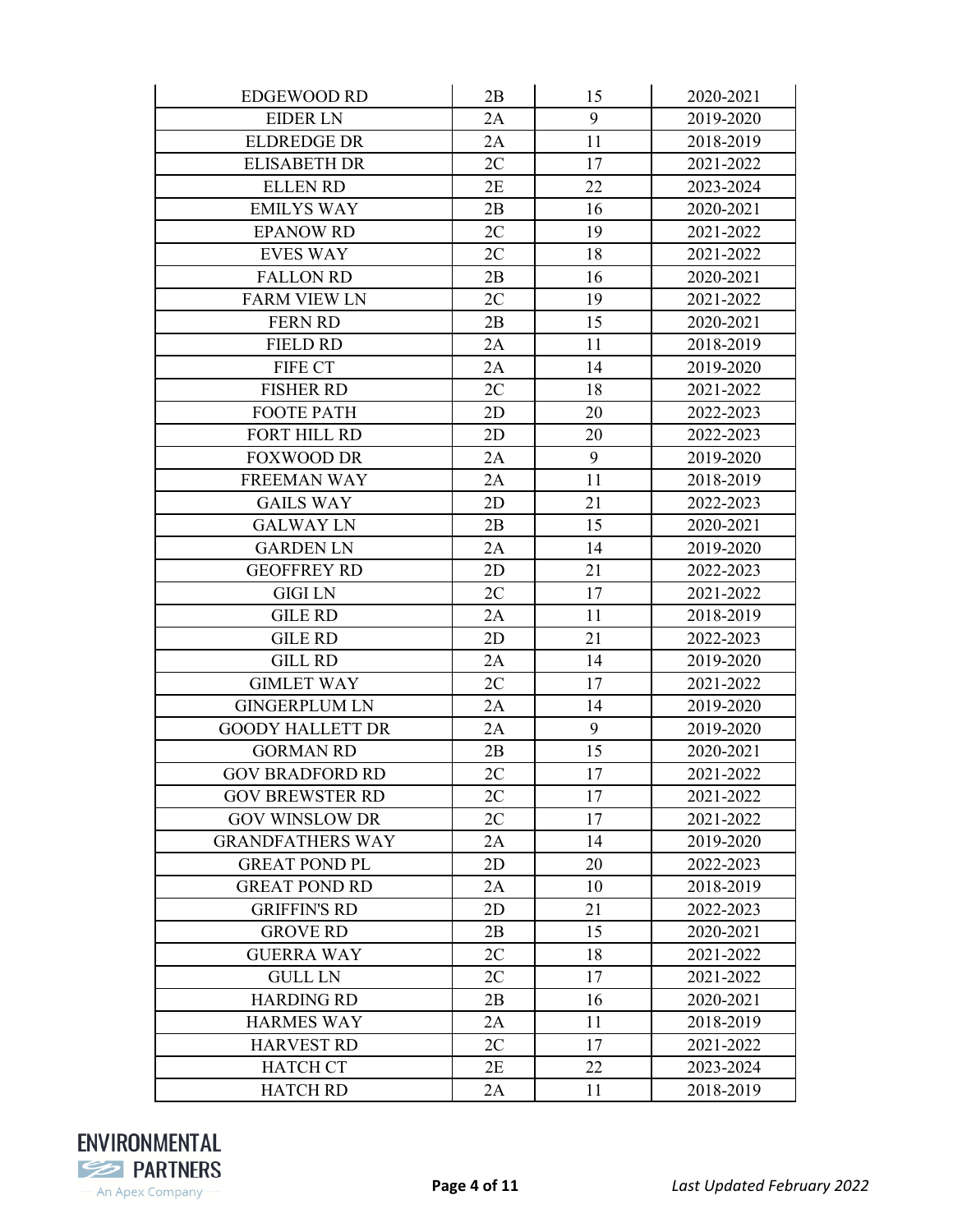| <b>HATCH RD</b>         | 2E | 22 | 2023-2024 |
|-------------------------|----|----|-----------|
| <b>HATCH WAY</b>        | 2D | 20 | 2022-2023 |
| <b>HATTIES WAY</b>      | 2A | 14 | 2019-2020 |
| <b>HAY RD</b>           | 2A | 9  | 2019-2020 |
| <b>HELENA DR</b>        | 2E | 22 | 2023-2024 |
| <b>HELM RD</b>          | 2C | 19 | 2021-2022 |
| <b>HEMENWAY CT</b>      | 2D | 20 | 2022-2023 |
| <b>HEMENWAY RD</b>      | 2D | 20 | 2022-2023 |
| HERITAGE HILL CIRC      | 2C | 18 | 2021-2022 |
| <b>HERRING POND WAY</b> | 2C | 18 | 2021-2022 |
| <b>HIDDEN LN</b>        | 2C | 19 | 2021-2022 |
| <b>HIDE AWAY LN</b>     | 2C | 18 | 2021-2022 |
| <b>HIGH TIDE PL</b>     | 2D | 20 | 2022-2023 |
| <b>HIGHLAND RD</b>      | 2D | 20 | 2022-2023 |
| <b>HILL RD</b>          | 2D | 21 | 2022-2023 |
| <b>HOFFMAN CT</b>       | 2D | 20 | 2022-2023 |
| <b>HOFFMAN LN</b>       | 2A | 10 | 2018-2019 |
| <b>HOFFMAN WAY</b>      | 2D | 20 | 2022-2023 |
| <b>HOMESTEAD RD</b>     | 2D | 20 | 2022-2023 |
| HONESTY LN              | 2C | 18 | 2021-2022 |
| <b>HORATIO RD</b>       | 2C | 19 | 2021-2022 |
| <b>HORTON WAY</b>       | 2B | 16 | 2020-2021 |
| <b>HOYT RD</b>          | 2C | 18 | 2021-2022 |
| <b>HUCKLEBERRY LN</b>   | 2D | 21 | 2022-2023 |
| <b>HUGHES RD</b>        | 2C | 19 | 2021-2022 |
| I DE HO LN              | 2C | 18 | 2021-2022 |
| <b>I DE HO LN REAR</b>  | 2C | 18 | 2021-2022 |
| <b>IDLE HOUR LN</b>     | 2E | 22 | 2023-2024 |
| <b>INDIAN WAY</b>       | 2D | 20 | 2022-2023 |
| <b>INTONTI WAY</b>      | 2A | 9  | 2019-2020 |
| <b>IRELAND WAY</b>      | 2B | 15 | 2020-2021 |
| <b>JABEZ WAY</b>        | 2A | 14 | 2019-2020 |
| <b>JASON DR</b>         | 2D | 20 | 2022-2023 |
| <b>JAY DEE LN</b>       | 2E | 22 | 2023-2024 |
| <b>JEANS WAY</b>        | 2B | 16 | 2020-2021 |
| <b>JENNIE CLARK RD</b>  | 2D | 20 | 2022-2023 |
| <b>JEREMIAHS LOOK</b>   | 2A | 9  | 2019-2020 |
| <b>JOE DARE LN</b>      | 2D | 20 | 2022-2023 |
| <b>JOHANNALN</b>        | 2A | 9  | 2019-2020 |
| <b>JOHN THOMAS RD</b>   | 2A | 9  | 2019-2020 |
| <b>JOSHUAS WAY</b>      | 2A | 10 | 2018-2019 |
| <b>JUNIPER WAY</b>      | 2D | 21 | 2022-2023 |
| <b>KAITS WAY</b>        | 2C | 19 | 2021-2022 |
| <b>KATHYS WAY</b>       | 2A | 14 | 2019-2020 |
| <b>KEARDR</b>           | 2C | 19 | 2021-2022 |

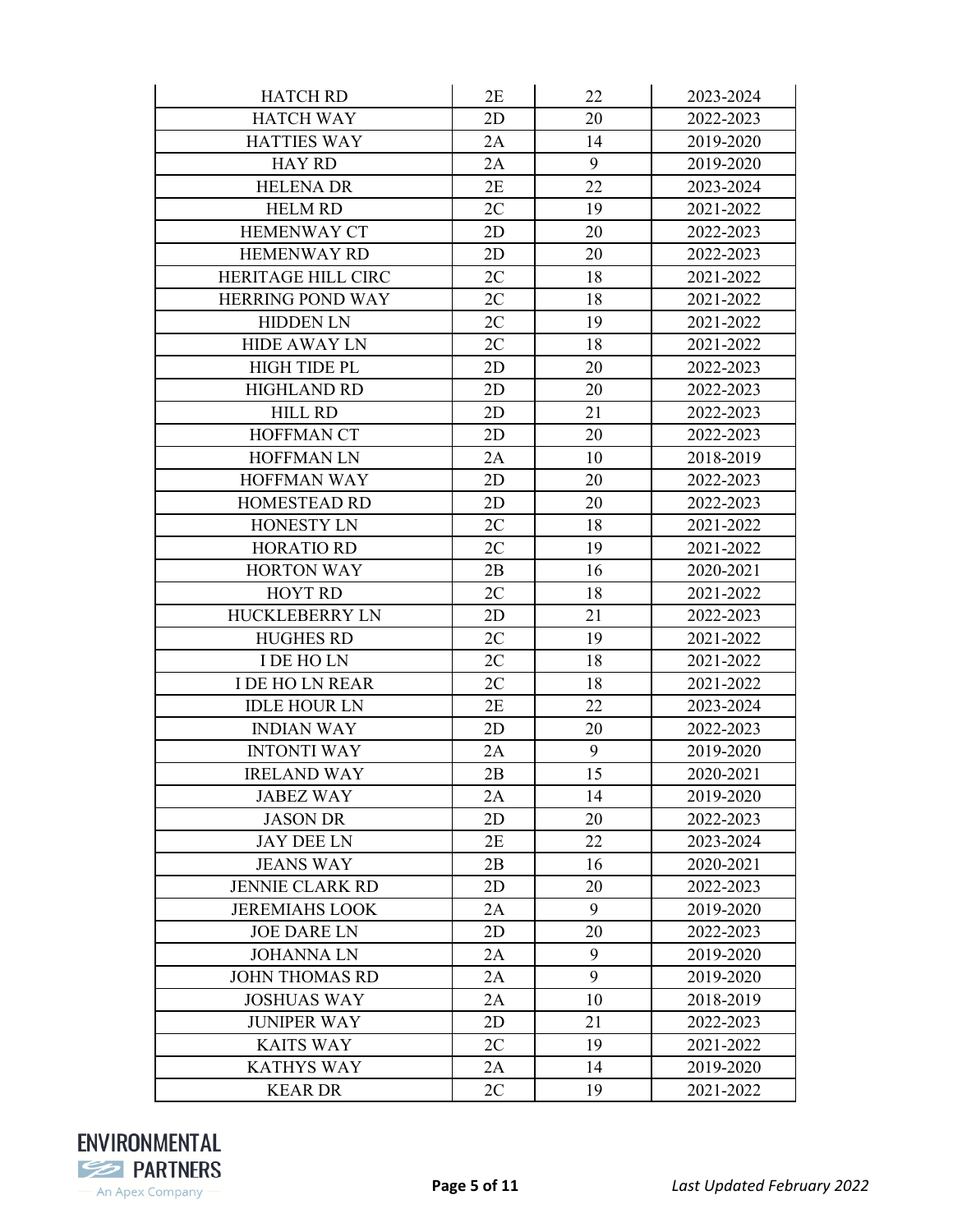| <b>KEENE WAY</b>          | 2A | 9  | 2019-2020 |
|---------------------------|----|----|-----------|
| <b>KEITH WAY</b>          | 2D | 21 | 2022-2023 |
| <b>KELLIES PATH</b>       | 2C | 18 | 2021-2022 |
| <b>KERRY LN</b>           | 2B | 15 | 2020-2021 |
| <b>KIAHS WAY</b>          | 2C | 19 | 2021-2022 |
| <b>KINGFISHER RD</b>      | 2B | 16 | 2020-2021 |
| <b>KINGS CROSS</b>        | 2E | 22 | 2023-2024 |
| <b>KINGSBURY BCH RD</b>   | 2A | 10 | 2018-2019 |
| <b>KINGSBURY BCH REAR</b> | 2A | 10 | 2018-2019 |
| <b>KINGSWOOD DR</b>       | 2D | 21 | 2022-2023 |
| <b>KITTIWAKE LN</b>       | 2A | 9  | 2019-2020 |
| <b>KRISS LN</b>           | 2D | 20 | 2022-2023 |
| <b>LADY SLIPPER LN</b>    | 2D | 21 | 2022-2023 |
| <b>LAMPREY LN</b>         | 2B | 16 | 2020-2021 |
| <b>LAWTON RD</b>          | 2A | 14 | 2019-2020 |
| <b>LEAF LN</b>            | 2C | 17 | 2021-2022 |
| <b>LEE CT</b>             | 2C | 18 | 2021-2022 |
| <b>LEEWARD WAY</b>        | 2E | 22 | 2023-2024 |
| <b>LELAND RD</b>          | 2C | 18 | 2021-2022 |
| <b>LEPRECHAUN RD</b>      | 2C | 18 | 2021-2022 |
| <b>LIGHTHOUSE LN</b>      | 2C | 19 | 2021-2022 |
| <b>LILLIAN RD</b>         | 2C | 19 | 2021-2022 |
| <b>LIMERICK WAY</b>       | 2B | 15 | 2020-2021 |
| <b>LINWOOD TRACE</b>      | 2C | 18 | 2021-2022 |
| LITTLE CREEK RD           | 2E | 23 | 2023-2024 |
| <b>LOCUST RD</b>          | 2A | 10 | 2018-2019 |
| <b>LOCUST RD REAR</b>     | 2A | 10 | 2018-2019 |
| <b>LOG CABIN RD</b>       | 2C | 17 | 2021-2022 |
| <b>LOMBARD LN</b>         | 2A | 10 | 2018-2019 |
| <b>LONGSTREET LN</b>      | 2C | 18 | 2021-2022 |
| <b>LUCINDA CT</b>         | 2A | 10 | 2018-2019 |
| <b>LUTHERS LN</b>         | 2B | 15 | 2020-2021 |
| <b>LUTHERS LN REAR</b>    | 2B | 15 | 2020-2021 |
| <b>MACLEAN WAY</b>        | 2D | 20 | 2022-2023 |
| <b>MACPHERSON WAY</b>     | 2E | 23 | 2023-2024 |
| <b>MAGUIRE AVE</b>        | 2E | 22 | 2023-2024 |
| <b>MALLARD LN</b>         | 2C | 18 | 2021-2022 |
| <b>MARIA RD</b>           | 2B | 15 | 2020-2021 |
| <b>MARIONS WAY</b>        | 2D | 21 | 2022-2023 |
| <b>MARTHA AVE</b>         | 2A | 11 | 2018-2019 |
| <b>MARTHA AVE REAR</b>    | 2A | 11 | 2018-2019 |
| <b>MARY CHASE RD</b>      | 2A | 9  | 2019-2020 |
| <b>MARY CHASE RD REAR</b> | 2A | 9  | 2019-2020 |
| <b>MARY RD</b>            | 2C | 18 | 2021-2022 |
| <b>MASSASOIT TRL</b>      | 2B | 16 | 2020-2021 |

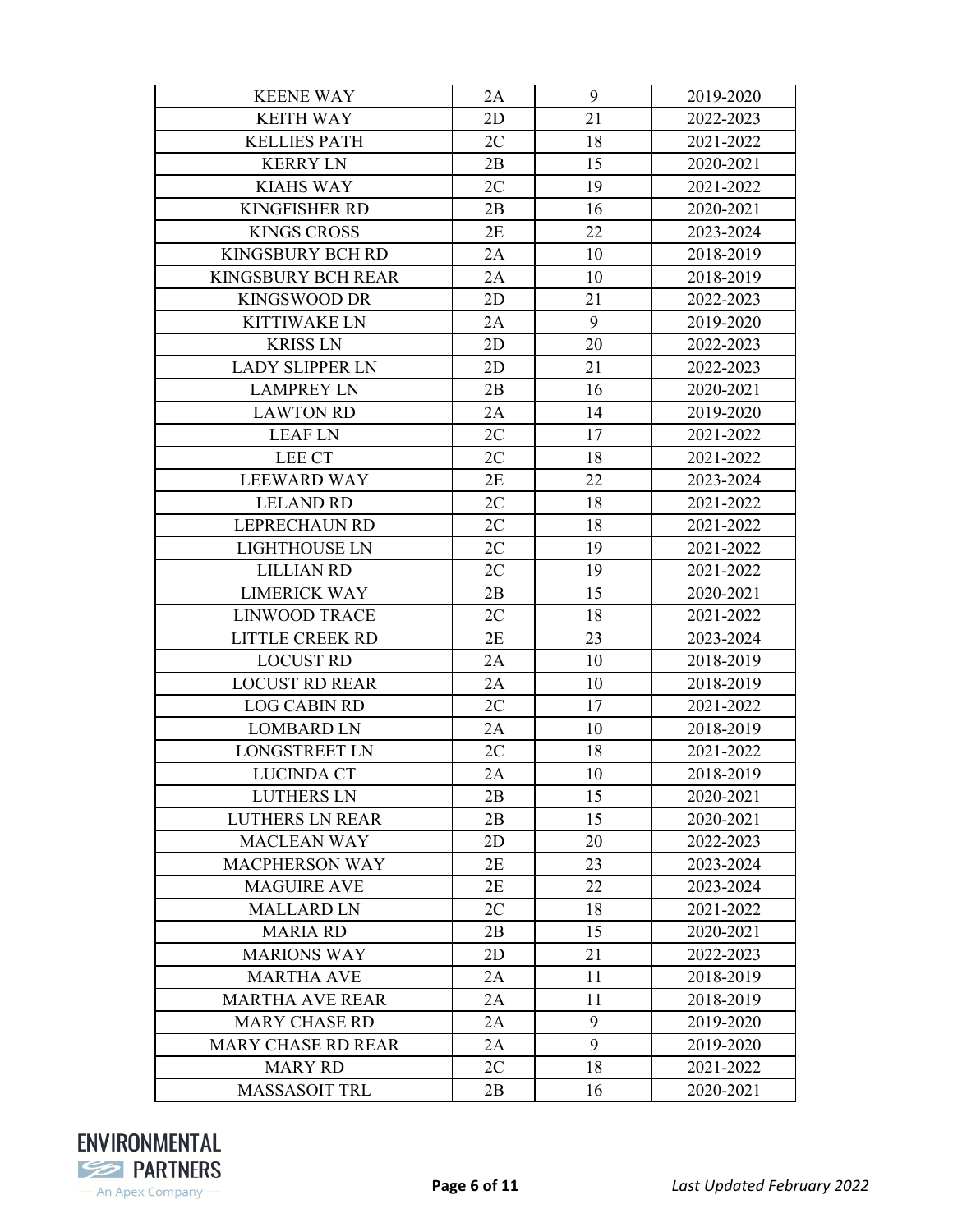| <b>MATES LN</b>           | 2C | 18 | 2021-2022 |
|---------------------------|----|----|-----------|
| <b>MAURICE RD</b>         | 2C | 19 | 2021-2022 |
| <b>MAYFLOWER RD</b>       | 2D | 21 | 2022-2023 |
| <b>MCGUERTY RD</b>        | 2B | 15 | 2020-2021 |
| <b>MCGUERTY RD</b>        | 2D | 21 | 2022-2023 |
| <b>MEADOW DR</b>          | 2E | 22 | 2023-2024 |
| <b>MEAN TIDE CT</b>       | 2D | 20 | 2022-2023 |
| <b>MEIGS LN</b>           | 2C | 19 | 2021-2022 |
| <b>MELINDA LN</b>         | 2D | 20 | 2022-2023 |
| <b>MEMORY LN</b>          | 2B | 16 | 2020-2021 |
| <b>MILBRODE AVE</b>       | 2D | 21 | 2022-2023 |
| <b>MILL RD</b>            | 2A | 10 | 2018-2019 |
| <b>MILLENNIUM LN</b>      | 2E | 22 | 2023-2024 |
| <b>MISTY WAY</b>          | 2C | 17 | 2021-2022 |
| <b>MOORE LN</b>           | 2D | 20 | 2022-2023 |
| N SUNKEN MEADOW RD        | 2A | 11 | 2018-2019 |
| <b>NANS WAY</b>           | 2B | 16 | 2020-2021 |
| NATHANIEL SWIFT RD        | 2C | 18 | 2021-2022 |
| <b>NAUSET LT BCH RD</b>   | 2E | 23 | 2023-2024 |
| <b>NAUSET LT BCH REAR</b> | 2E | 23 | 2023-2024 |
| <b>NAUSET OAKS LN</b>     | 2C | 17 | 2021-2022 |
| <b>NAUSET RD REAR</b>     | 2C | 17 | 2021-2022 |
| <b>NAUSET RD REAR</b>     | 2E | 23 | 2023-2024 |
| <b>NEAP TIDE WAY</b>      | 2D | 20 | 2022-2023 |
| NICKERSON RD              | 2C | 18 | 2021-2022 |
| NICOLE LN                 | 2C | 19 | 2021-2022 |
| NORTH FORTY RD            | 2B | 15 | 2020-2021 |
| <b>NORTHWEST ST</b>       | 2A | 9  | 2019-2020 |
| <b>NUTMEG LN</b>          | 2D | 20 | 2022-2023 |
| <b>NYCOMA TO FISHER</b>   | 2C | 18 | 2021-2022 |
| NYCOMA WAY                | 2A | 10 | 2018-2019 |
| <b>OAK LEAF RD</b>        | 2A | 11 | 2018-2019 |
| <b>OAK RD</b>             | 2B | 16 | 2020-2021 |
| OAK RIDGE RD              | 2C | 19 | 2021-2022 |
| OAKWOOD CROSSING          | 2C | 17 | 2021-2022 |
| <b>OAKWOOD RD</b>         | 2C | 17 | 2021-2022 |
| <b>OCEAN VIEW DR</b>      | 2E | 23 | 2023-2024 |
| <b>OCEAN VIEW DR REAR</b> | 2E | 23 | 2023-2024 |
| <b>OLD FARM CIR</b>       | 2D | 21 | 2022-2023 |
| <b>OLD FARM LN</b>        | 2D | 21 | 2022-2023 |
| <b>OLD FIELD LN</b>       | 2B | 15 | 2020-2021 |
| OLD SQUAW PL              | 2A | 9  | 2019-2020 |
| <b>OQUAMOSHOD RD</b>      | 2B | 16 | 2020-2021 |
| PATRICIAN LN              | 2C | 18 | 2021-2022 |
| PEACH ORCHARD LN          | 2C | 17 | 2021-2022 |

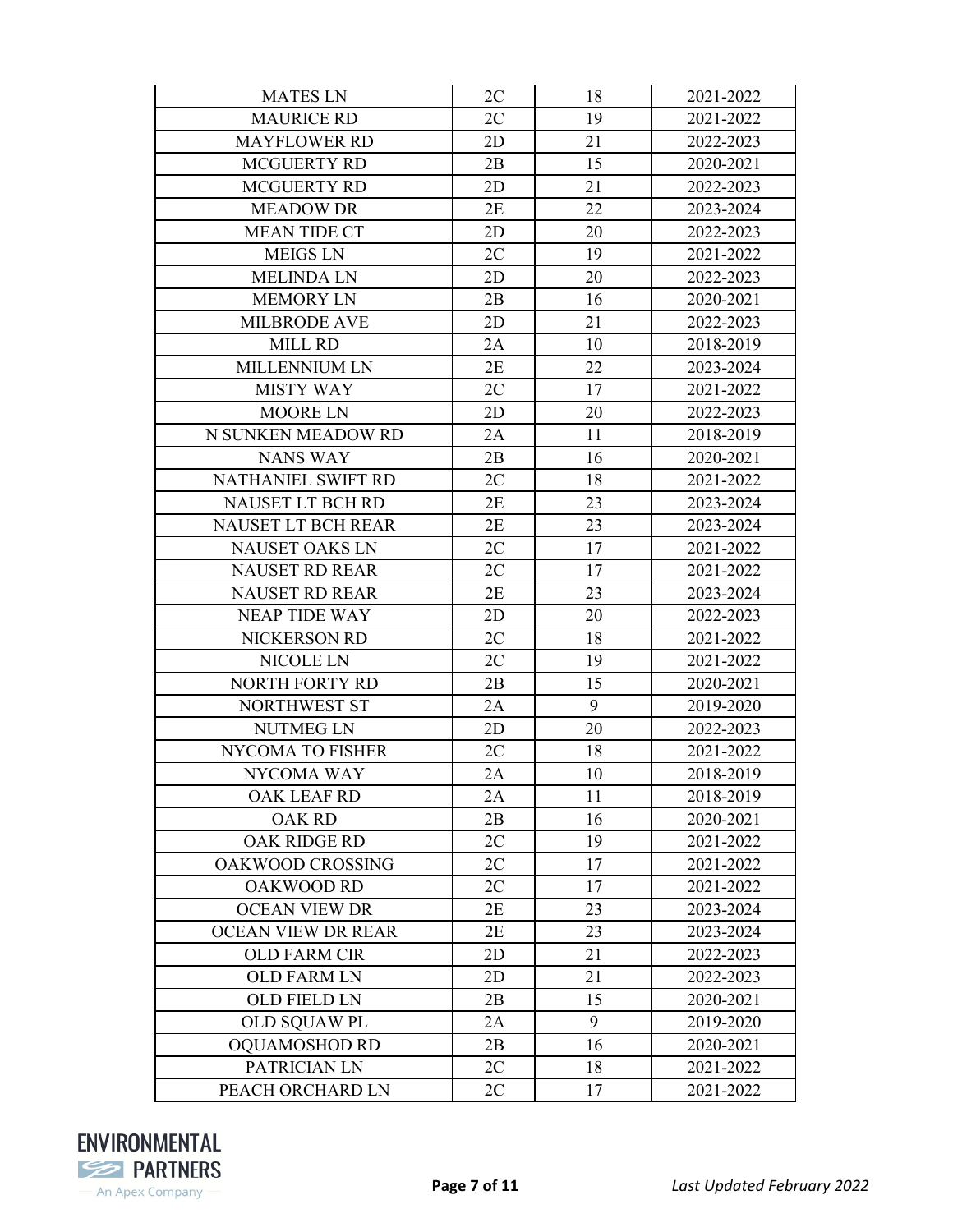| PENNY LN                  | 2C | 18 | 2021-2022 |
|---------------------------|----|----|-----------|
| PEQUOD LN                 | 2D | 20 | 2022-2023 |
| PERKINS GLEN              | 2A | 9  | 2019-2020 |
| PERRY LN                  | 2A | 14 | 2019-2020 |
| PHAIR RD                  | 2B | 15 | 2020-2021 |
| PHEASANT RUN              | 2A | 9  | 2019-2020 |
| PHILIPS LN                | 2B | 15 | 2020-2021 |
| PIERCE RD                 | 2E | 16 | 2020-2021 |
| PILGRIM LN                | 2C | 17 | 2021-2022 |
| PILGRIM'S PATH            | 2A | 14 | 2019-2020 |
| PILOT RD                  | 2B | 15 | 2020-2021 |
| PINE CROFT CT             | 2C | 17 | 2021-2022 |
| PINE NEEDLE LN            | 2E | 22 | 2023-2024 |
| PINE RD                   | 2D | 18 | 2021-2022 |
| PINE WOODS RD             | 2C | 17 | 2021-2022 |
| PINECREST DR              | 2E | 23 | 2023-2024 |
| <b>PLATEAU AVE</b>        | 2D | 21 | 2022-2023 |
| POLLY SEABURY WAY         | 2D | 20 | 2022-2023 |
| POMPMO RD                 | 2B | 16 | 2020-2021 |
| POND VIEW RD              | 2E | 23 | 2023-2024 |
| PRISCILLA CIR             | 2C | 18 | 2021-2022 |
| <b>QUAIL COVER LN</b>     | 2E | 22 | 2023-2024 |
| <b>QUARTERBOARD LN</b>    | 2E | 22 | 2023-2024 |
| <b>QUASON CT</b>          | 2B | 16 | 2020-2021 |
| <b>QUASON DR</b>          | 2B | 16 | 2020-2021 |
| <b>QUEEN ANN DR</b>       | 2A | 11 | 2018-2019 |
| <b>QUEEN ANN DR</b>       | 2C | 19 | 2021-2022 |
| <b>RABBIT RUN</b>         | 2D | 20 | 2022-2023 |
| <b>RAILROAD AVE</b>       | 2C | 19 | 2021-2022 |
| <b>RAYMOND WAY</b>        | 2D | 21 | 2022-2023 |
| <b>RICHARD LN</b>         | 2A | 9  | 2019-2020 |
| <b>RIDGE RD</b>           | 2B | 15 | 2020-2021 |
| <b>ROBIN LN</b>           | 2D | 21 | 2022-2023 |
| <b>ROGERS LN</b>          | 2A | 9  | 2019-2020 |
| <b>ROLLING LN</b>         | 2D | 21 | 2022-2023 |
| <b>RONNIE RD</b>          | 2B | 16 | 2020-2021 |
| <b>ROSCOE AVE</b>         | 2E | 22 | 2023-2024 |
| <b>ROYSLN</b>             | 2C | 18 | 2021-2022 |
| RT 6 TO MEADOW DR         | 2E | 22 | 2023-2024 |
| <b>RUNWAY LN</b>          | 2D | 21 | 2022-2023 |
| <b>RUSSELL AVE</b>        | 2B | 16 | 2020-2021 |
| <b>S SUNKEN MEADOW RD</b> | 2A | 11 | 2018-2019 |
| <b>SALT HAY WAY</b>       | 2C | 17 | 2021-2022 |
| <b>SALT MARSH WAY</b>     | 2C | 17 | 2021-2022 |
| <b>SALT POND RD</b>       | 2D | 20 | 2022-2023 |

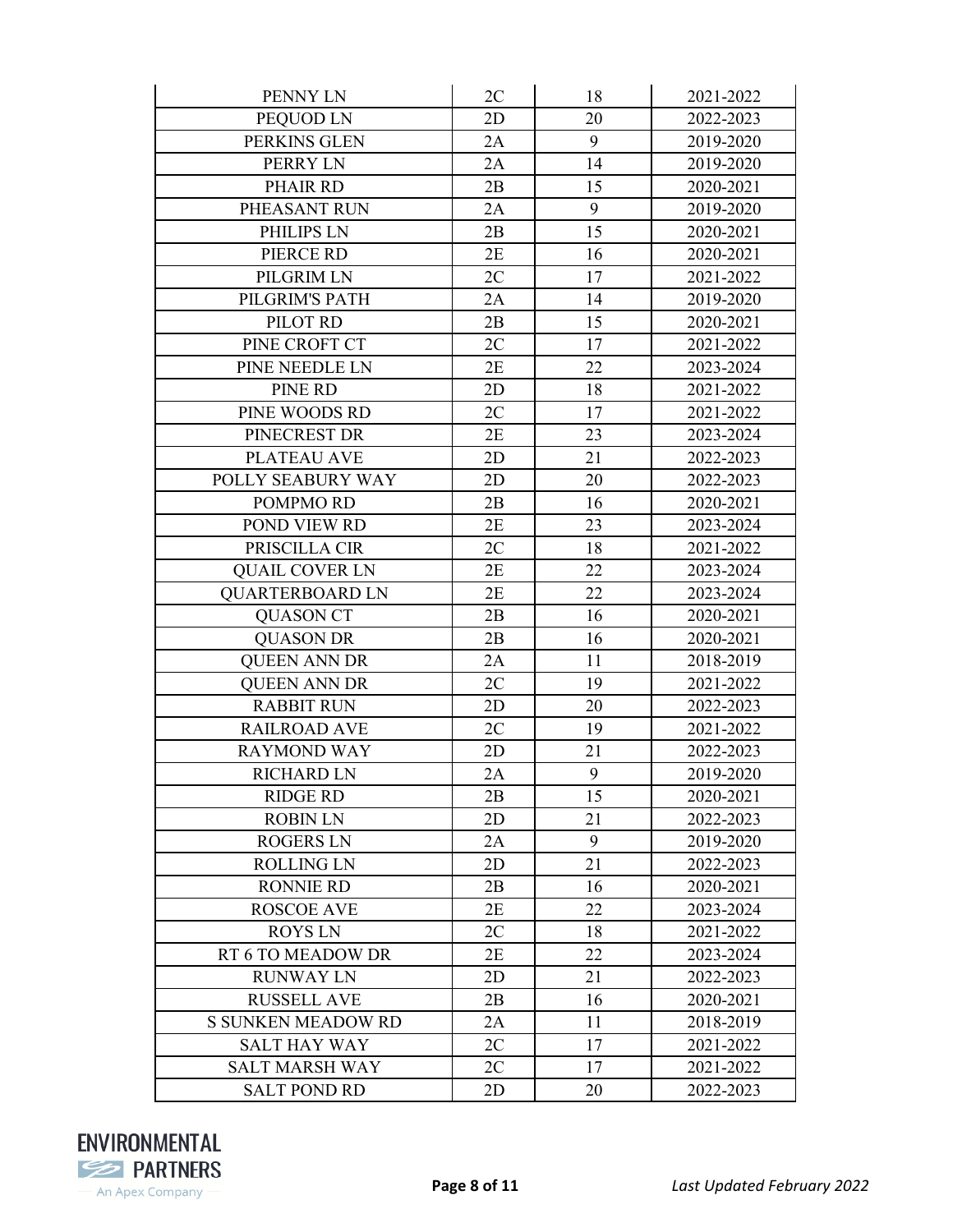| <b>SALT WINDS DR</b>          | 2C | 19               | 2021-2022 |
|-------------------------------|----|------------------|-----------|
| <b>SALT WORKS CT</b>          | 2E | 22               | 2023-2024 |
| <b>SALT WORKS RD</b>          | 2A | 11               | 2018-2019 |
| <b>SALT WORKS RD</b>          | 2B | 16               | 2020-2021 |
| <b>SAMOSET RD</b>             | 2A | 10               | 2018-2019 |
| <b>SAMOSET RD</b>             | 2A | 14               | 2019-2020 |
| <b>SAMOSET RD</b>             | 2B | 15               | 2020-2021 |
| <b>SAMOSET RD REAR</b>        | 2B | 15               | 2020-2021 |
| <b>SAMOSET RD REAR</b>        | 2C | 18               | 2021-2022 |
| <b>SAMOSET ROAD REAR</b>      | 2B | 15               | 2020-2021 |
| <b>SAND DOLLAR LN</b>         | 2B | 15               | 2020-2021 |
| <b>SANDER LN</b>              | 2A | 11               | 2018-2019 |
| <b>SANDFLOWER DR</b>          | 2D | 21               | 2022-2023 |
| <b>SANDS RD</b>               | 2A | 14               | 2019-2020 |
| <b>SANDY HILL LN</b>          | 2E | 22               | 2023-2024 |
| <b>SANDY MEADOW WAY</b>       | 2C | 17               | 2021-2022 |
| <b>SCHOONER LN</b>            | 2E | 22               | 2023-2024 |
| <b>SEA GULL LN</b>            | 2B | 16               | 2020-2021 |
| <b>SEA GULL LN</b>            | 2E | 22               | 2023-2024 |
| <b>SEAVIEW RD</b>             | 2A | 9                | 2019-2020 |
| <b>SECOND ST</b>              | 2E | 23               | 2023-2024 |
| <b>SERB ST</b>                | 2B | 16               | 2020-2021 |
| <b>SERB ST</b>                | 2E | 22               | 2023-2024 |
| <b>SETTLER'S TRACE</b>        | 2A | $\boldsymbol{9}$ | 2019-2020 |
| <b>SHADY LN</b>               | 2B | 15               | 2020-2021 |
| <b>SHERWOOD RD</b>            | 2A | 14               | 2019-2020 |
| <b>SHIPS LANTERN RD</b>       | 2E | 22               | 2023-2024 |
| <b>SHORE RD</b>               | 2A | 9                | 2019-2020 |
| <b>SHORTYS WAY</b>            | 2E | 22               | 2023-2024 |
| <b>SHURTLEFF RD</b>           | 2A | 11               | 2018-2019 |
| <b>SHURTLEFF RD REAR</b>      | 2A | 11               | 2018-2019 |
| <b>SIBLEY WAY</b>             | 2A | 9                | 2019-2020 |
| <b>SILVER OAK RD</b>          | 2B | 16               | 2020-2021 |
| <b>SILVER SPRING BEACH RD</b> | 2B | 16               | 2020-2021 |
| <b>SIMS WAY</b>               | 2A | 9                | 2019-2020 |
| <b>SMITH FARM RD</b>          | 2D | 20               | 2022-2023 |
| <b>SMITH HEIGHTS WAY</b>      | 2A | 9                | 2019-2020 |
| <b>SNOW RD</b>                | 2D | 21               | 2022-2023 |
| <b>SO EASTHAM ST</b>          | 2A | 9                | 2019-2020 |
| <b>SOUTHEAST ST</b>           | 2A | 9                | 2019-2020 |
| <b>SPARROW RD</b>             | 2B | 16               | 2020-2021 |
| <b>SPARROWHAWK LN</b>         | 2C | 19               | 2021-2022 |
| <b>SPLIT RAIL RD</b>          | 2D | 20               | 2022-2023 |
| <b>SPOONER RD</b>             | 2A | 11               | 2018-2019 |
| <b>SPRING RD</b>              | 2E | 22               | 2023-2024 |

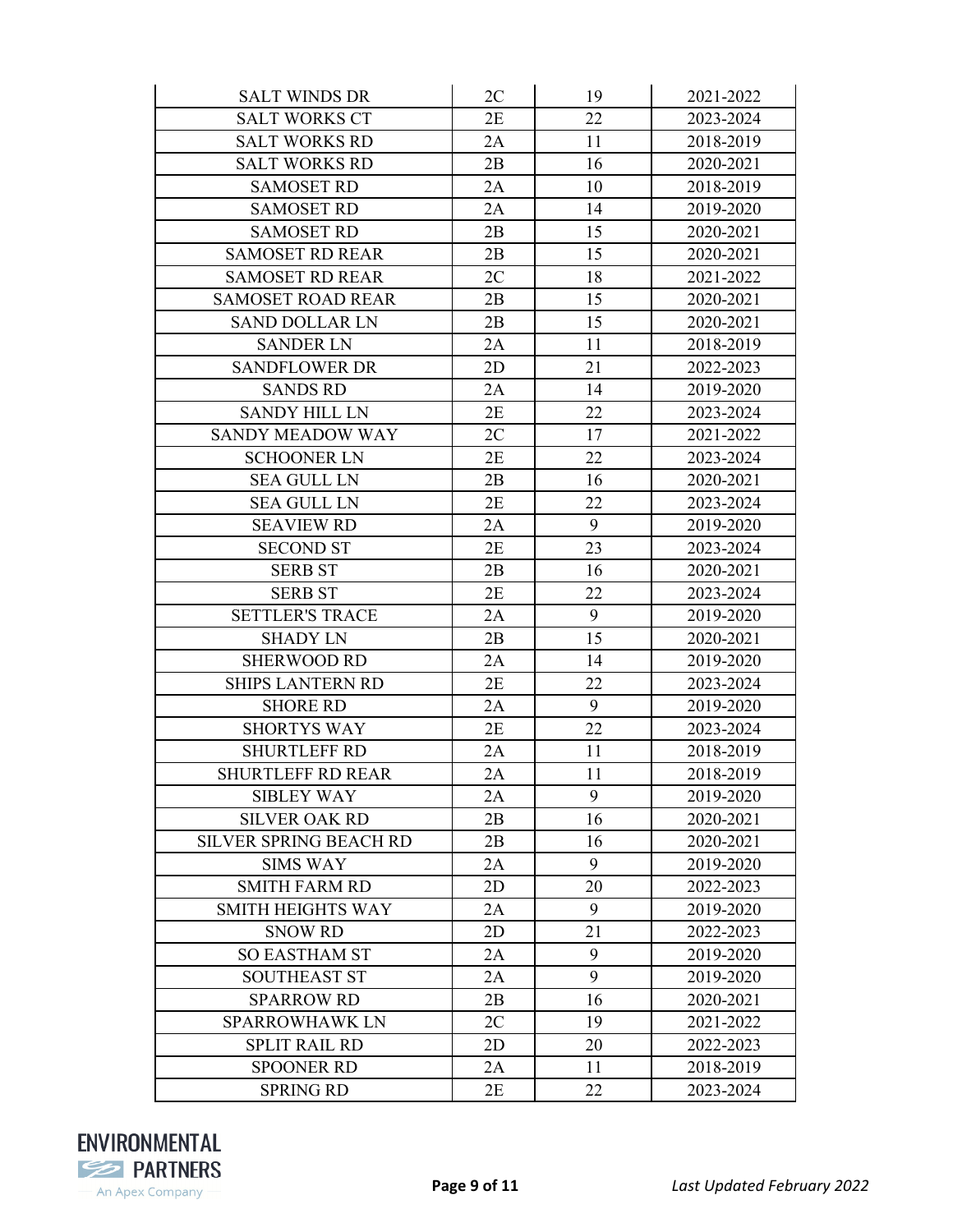| <b>SPRING TIDE LN</b>     | 2D | 20 | 2022-2023 |
|---------------------------|----|----|-----------|
| <b>SPRUCE ST</b>          | 2E | 23 | 2023-2024 |
| <b>SQUANTO RD</b>         | 2C | 19 | 2021-2022 |
| <b>SQUIRREL RUN</b>       | 2D | 21 | 2022-2023 |
| <b>STARBOARD RD</b>       | 2E | 22 | 2023-2024 |
| <b>STATE HIGHWAY REAR</b> | 2A | 9  | 2019-2020 |
| <b>STATE HWY REAR</b>     | 2D | 20 | 2022-2023 |
| <b>STEELE RD</b>          | 2A | 11 | 2018-2019 |
| <b>STEELE RD</b>          | 2B | 16 | 2020-2021 |
| <b>STEELE RD REAR</b>     | 2A | 11 | 2018-2019 |
| <b>STELLWAGEN WAY</b>     | 2C | 19 | 2021-2022 |
| <b>STOCK YARD RD</b>      | 2E | 22 | 2023-2024 |
| <b>STONE CT</b>           | 2A | 10 | 2018-2019 |
| <b>STRIPER AVE</b>        | 2B | 16 | 2020-2021 |
| <b>SUE'S WALK</b>         | 2C | 18 | 2021-2022 |
| <b>SULLIVAN LN</b>        | 2D | 20 | 2022-2023 |
| <b>SUMMIT AVE</b>         | 2B | 15 | 2020-2021 |
| <b>SUNDOWN LN</b>         | 2E | 22 | 2023-2024 |
| <b>SUNRISE AVE</b>        | 2E | 23 | 2023-2024 |
| <b>SUNSET AVE</b>         | 2A | 9  | 2019-2020 |
| <b>SUNSET LN</b>          | 2A | 10 | 2018-2019 |
| <b>SWIFT RD</b>           | 2A | 14 | 2019-2020 |
| <b>TEAL WAY</b>           | 2C | 17 | 2021-2022 |
| <b>TERN LN</b>            | 2C | 17 | 2021-2022 |
| THREE ACRES RD            | 2E | 22 | 2023-2024 |
| THUMPERTOWN RD            | 2B | 15 | 2020-2021 |
| <b>TOEDTER DR</b>         | 2C | 18 | 2021-2022 |
| <b>TOLAND DR</b>          | 2B | 16 | 2020-2021 |
| <b>TOMAHAWK TRAIL</b>     | 2E | 23 | 2023-2024 |
| <b>TOMAHAWK TRL</b>       | 2E | 23 | 2023-2024 |
| <b>TOWNSEND RD</b>        | 2A | 11 | 2018-2019 |
| <b>TRACY LN</b>           | 2C | 19 | 2021-2022 |
| <b>TURNIP RD</b>          | 2A | 11 | 2018-2019 |
| <b>TURNIP RD</b>          | 2B | 16 | 2020-2021 |
| <b>TWIN ROCKS DR</b>      | 2A | 9  | 2019-2020 |
| UNCLE NATES WAY           | 2A | 14 | 2019-2020 |
| <b>VALLEY RD</b>          | 2A | 11 | 2018-2019 |
| <b>VALLEY RD</b>          | 2B | 15 | 2020-2021 |
| VAN DALE RD               | 2C | 18 | 2021-2022 |
| <b>VIOLA RD</b>           | 2A | 11 | 2018-2019 |
| <b>VOGEL LN</b>           | 2E | 22 | 2023-2024 |
| <b>WAGONWHEEL RD</b>      | 2B | 16 | 2020-2021 |
| <b>WALKER RD</b>          | 2D | 18 | 2021-2022 |
| <b>WALTERS WAY</b>        | 2D | 18 | 2021-2022 |
| <b>WAMISCO RD</b>         | 2B | 16 | 2020-2021 |